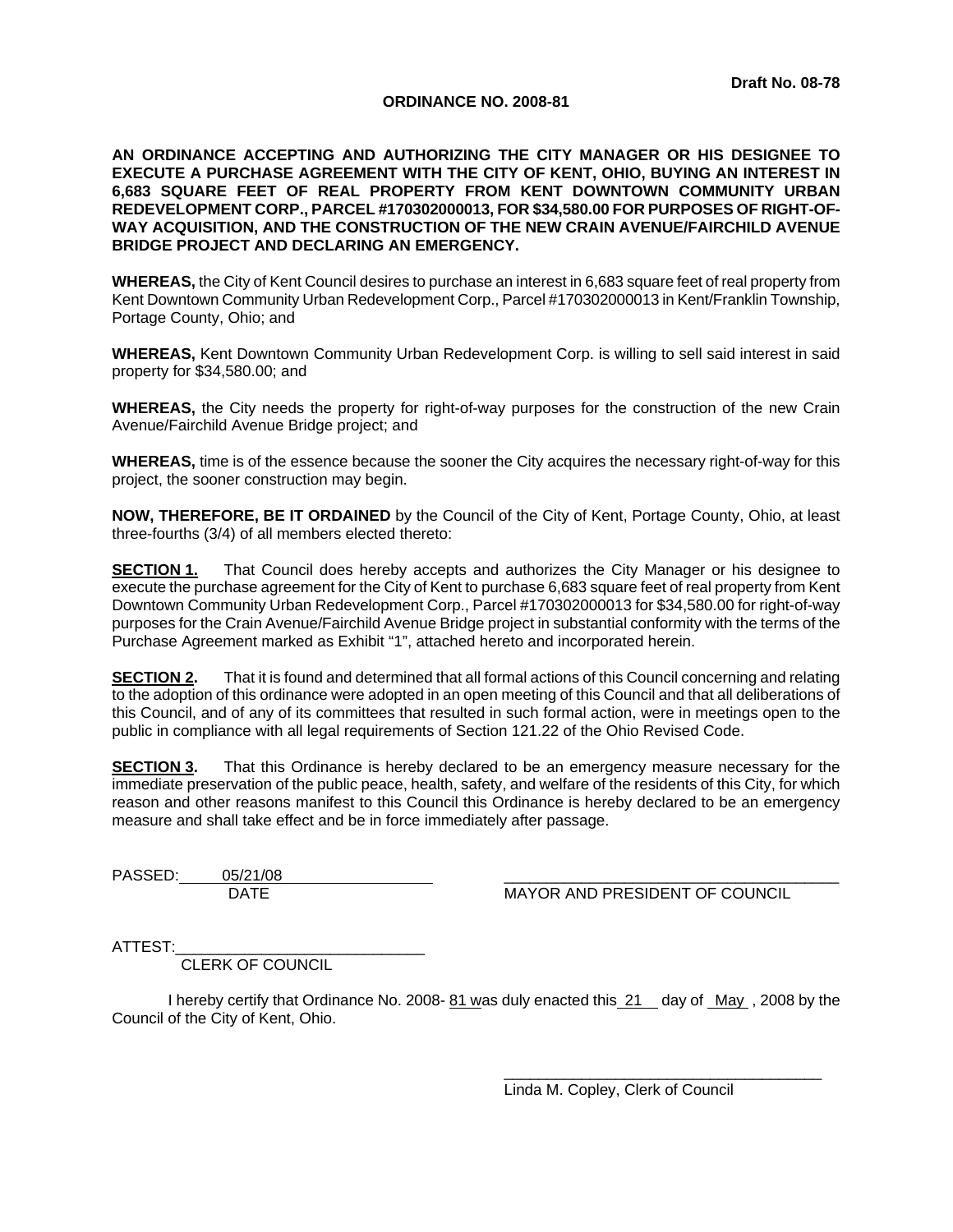## **CONTRACT FOR SALE AND PURCHASE OF REAL PROPERTY** WITHOUT BUILDING(S)

### PARCEL(S): 22 WDV POR-Crain Avenue

This Agreement is by and between the City of Kent ["Purchaser"] and Kent Downtown Community Urban Redevelopment Corporation ["Seller"; "Seller" includes all of the foregoing named persons or entities]. Purchaser and Seller are referred to collectively in this Agreement as "Parties."

In consideration of the mutual promises, agreements and covenants herein contained the Parties contract as follows:

#### 1. **Price and Consideration**

Purchaser shall pay to Seller the sum of \$34,580.00, which sum shall constitute the entire amount of compensation due Seller for: (a) the real property to be conveyed including all fixtures; (b) any and all damages to any residual lands of Seller; (c) Seller's covenants set forth herein; (d) any and all supplemental instruments reasonably necessary to transfer the title of the subject property; and (e) other items.

Seller shall be exclusively responsible for all delinquent taxes and assessments, including penalties and interest, and for all other real estate taxes and assessments that are a lien as of the date on which this Agreement closes. The taxes and assessments for the current calendar year shall be prorated on an estimated basis to the date of acquisition of title or date of possession, whichever is earlier in time. Seller shall be responsible for any and all future installments of any special assessments levied and assessed against the real property, whether or not any such special assessment has been certified to the county auditor for collection, provided that such installments of special assessments shall be a lien on the subject real property as of the date of transfer of title. Purchaser may withhold in escrow a sufficient amount of the purchase money to satisfy the foregoing items to be paid by Seller; any balance remaining after such taxes, assessments, etc., are discharged shall be paid to Seller and any deficiency shall be the responsibility of Seller.

#### $\mathbf{2}$ . **Estate Sold and Deed to Transfer**

Seller, upon fulfillment of all the obligations and terms of this Agreement, shall sell and convey to Purchaser, its successors and assigns, the property which is more particularly described in Exhibit A attached hereto and by this reference incorporated herein, together with all improvements now located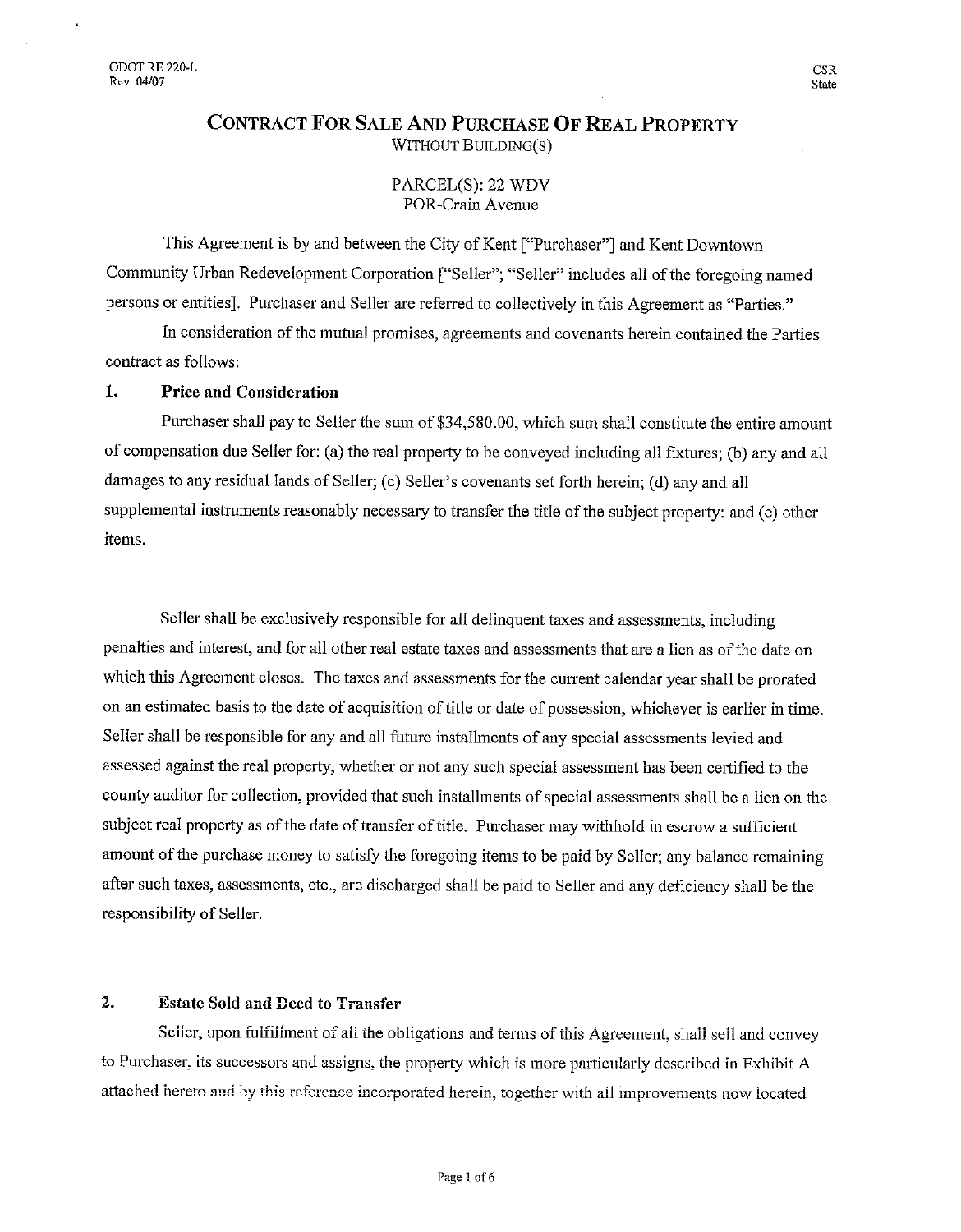thereon and all fixtures of every nature now attached to or used with said land and improvements including, but not limited to, driveways, signs, utility fixtures, shrubbery and trees.

If the rights, titles and estates described in Exhibit A constitute the fee simple in, to and of the real property, then such sale and conveyance by Seller shall be by a good and sufficient general warranty deed with, if applicable, full release of dower. In the event the rights, titles, and estates described in Exhibit A constitute something less than the fee simple of the real property, then such sale and conveyance by Seller shall be by a good and sufficient deed or other instrument regularly and ordinarily used to transfer such lesser rights, titles and estates with, if applicable, full release of dower.

#### 3. **Limited Access Parcels - Waiver of Abutters' Rights**

If the property described in Exhibit A is designated by Purchaser as a limited access parcel, then Seller further agrees to release to Purchaser, its successors and assigns, any and all abutters' rights, including access rights, appurtenant to any remaining lands of Seller (from which the property described in Exhibit A is being severed) in, over, on, from and to the property described in Exhibit A.

#### $\overline{4}$ . **Supplemental Instruments**

Seller agrees to execute any and all supplemental instruments or documents necessary to yest Purchaser with the rights, titles and interests described in Exhibit A.

#### 5. **Warranty of Title**

Seller shall, and hereby does, warrant that the property described in Exhibit A is free and clear from all liens and encumbrances whatsoever, except: (a) easements, restrictions, conditions and covenants of record; (b) all legal highways; (c) zoning and building laws, ordinances, rules and regulations; and (d) any and all taxes and assessments not yet due and payable.

#### 6. **Elimination of Others' Interests**

Seller shall assist, in whatever manner reasonably possible under the circumstances, to procure and deliver to Purchaser releases and cancellations of any and all other rights, titles and interests in the property described in Exhibit A, such as, but not limited to, those belonging to tenants, lessees, mortgagees or others now in possession or otherwise occupying the subject premises, and all assessment claims against said property.

#### $7.$ No Change in Character of Property

Seller shall not change the existing character of the land or alter, remove, destroy or change any improvement located on the property described in Exhibit A. If, prior to the date on which possession of the subject property is surrendered to Purchaser, the subject property suffers any damage, change, alteration or destruction then, and without regard to the cause thereof, Seller shall restore the subject property to the condition it was in at the time Seller executed this Agreement; in the alternative, Seller may agree to accept the abovementioned purchase price less the costs associated with such restoration. If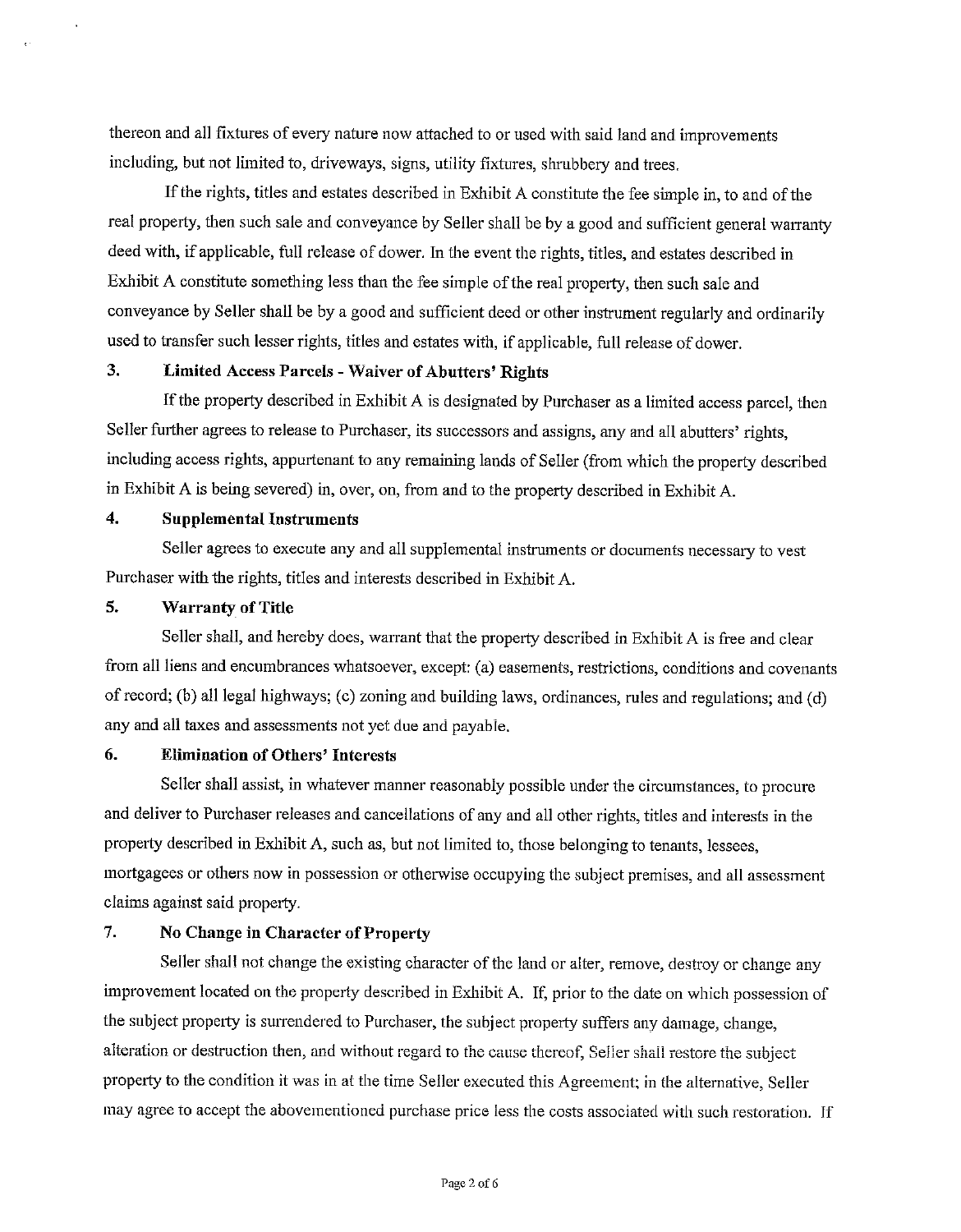the Seller refuses to either restore the premises or accept the decreased consideration as aforementioned, then Purchaser, at its option after discovery or notification of such damage, change, alteration or destruction, may terminate and cancel this Agreement upon written notice to Seller.

#### 8. Offer to Sell

If Seller executes this Agreement prior to Purchaser, then this Agreement shall constitute and be an Offer to Sell by Seller that shall remain open for acceptance by Purchaser for a period of 20 days immediately subsequent to the date on which Seller delivers such executed Agreement to Purchaser. Upon Purchaser's acceptance and execution of this Agreement within said period of 20 days, this Agreement shall constitute and be a valid Contract For Sale And Purchase Of Real Property that is binding upon the Parties.

#### $9<sub>1</sub>$ **Designation of Escrow Agent**

Seller agrees that Purchaser may designate an escrow agent to act on behalf of the Parties in connection with the consummation and closing of this Agreement.

#### 10. **Closing Date**

The consummation and closing of this Agreement shall occur at such time and place as the Parties may agree, but no later than 10 days after Purchaser notifies Seller in writing that Purchaser is ready to consummate and close this Agreement. Provided, however, in no event shall such consummation and closing occur more than 120 days after the last date on which one of the Parties executes this Agreement.

#### 11. **Physical Possession of Land and Improvements**

Seller shall surrender physical possession of the land and improvements to Purchaser not later than the date on which Purchaser tenders the purchase price to Seller.

#### 12. Control of Property Occupied by Seller's Tenant(s)

Control of property occupied by Seller's tenant(s) shall be assumed by Purchaser on the date Purchaser tenders the purchase price to Seller. From that date forward, Purchaser shall be entitled to collect and retain as its own funds any and all rental payments thereafter made by such tenant(s). If any rents due under the lease(s) with Seller have been prepaid by Seller's tenant(s), then said prepaid rents shall be prorated to the date on which the purchase price is tendered by Purchaser, and said prepaid rents shall be paid to Seller and Purchaser in accordance with such proration.

#### $13.$ **Binding Agreement**

Any and all of the terms, conditions and provisions of this Agreement shall be binding upon and shall inure to the benefit of Seller and Purchaser and their respective heirs, executors, administrators, successors and assigns.

#### 14. **Multiple Originals**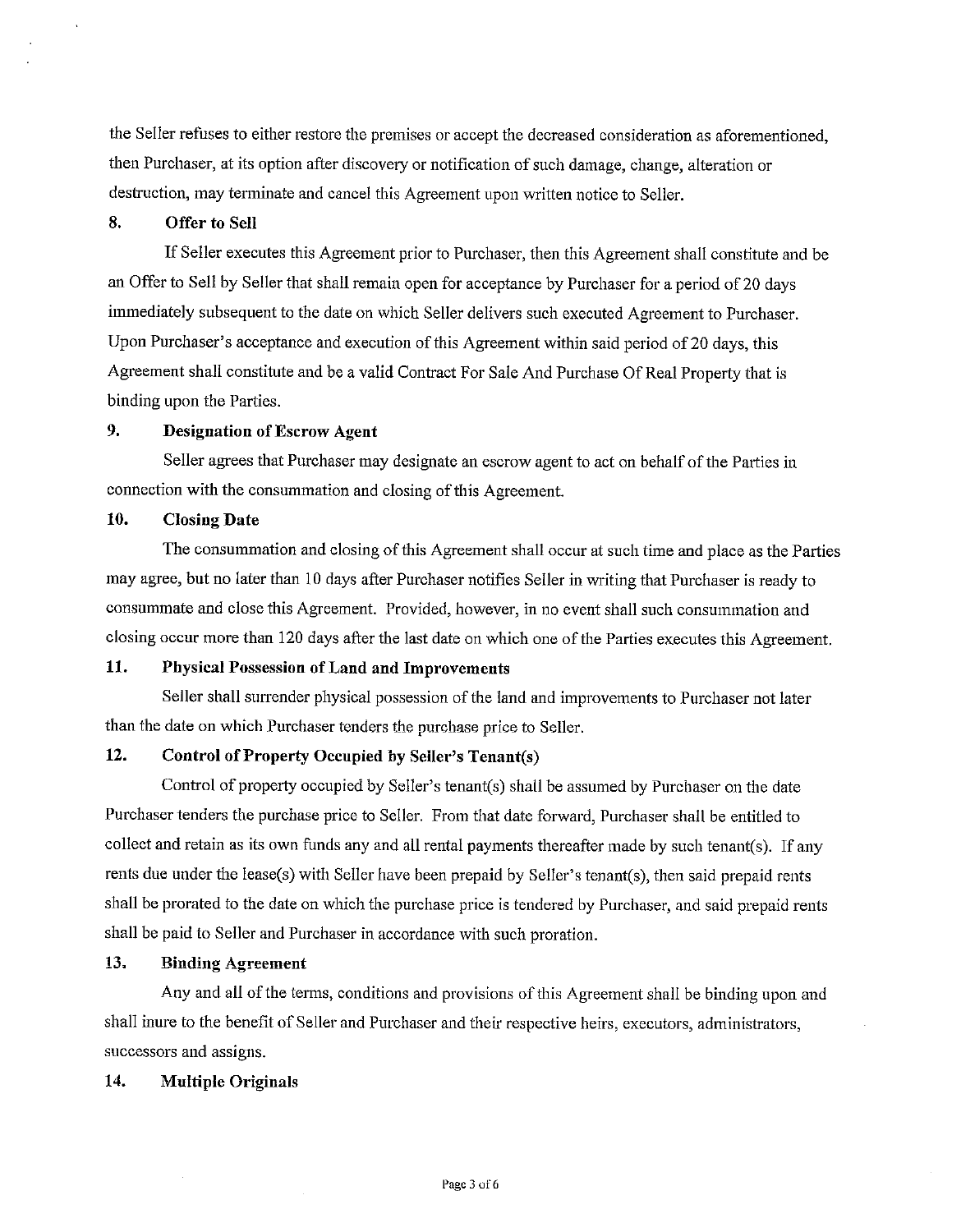This Agreement may be executed in two or more counterparts, each of which will be deemed an original, but all of which together shall constitute but one and the same instrument.

#### 15. **Entire Agreement**

This instrument contains the entire agreement between the Parties, and it is expressly understood and agreed that no promises, provisions, terms, warranties, conditions or obligations whatsoever, either express or implied, other than herein set forth, shall be binding upon either Seller or Purchaser.

#### 16. **Amendments and Modifications**

No amendment or modification of this Agreement shall be valid or binding upon the Parties unless it is made in writing, cites this Agreement and is signed by Seller and Purchaser.

IN WITNESS WHEREOF, the parties hereto, namely the State of Ohio, Department of Transportation and Kent Downtown Community Urban Redevelopment Corporation have executed this Agreement on the date(s) indicated immediately below their respective signatures.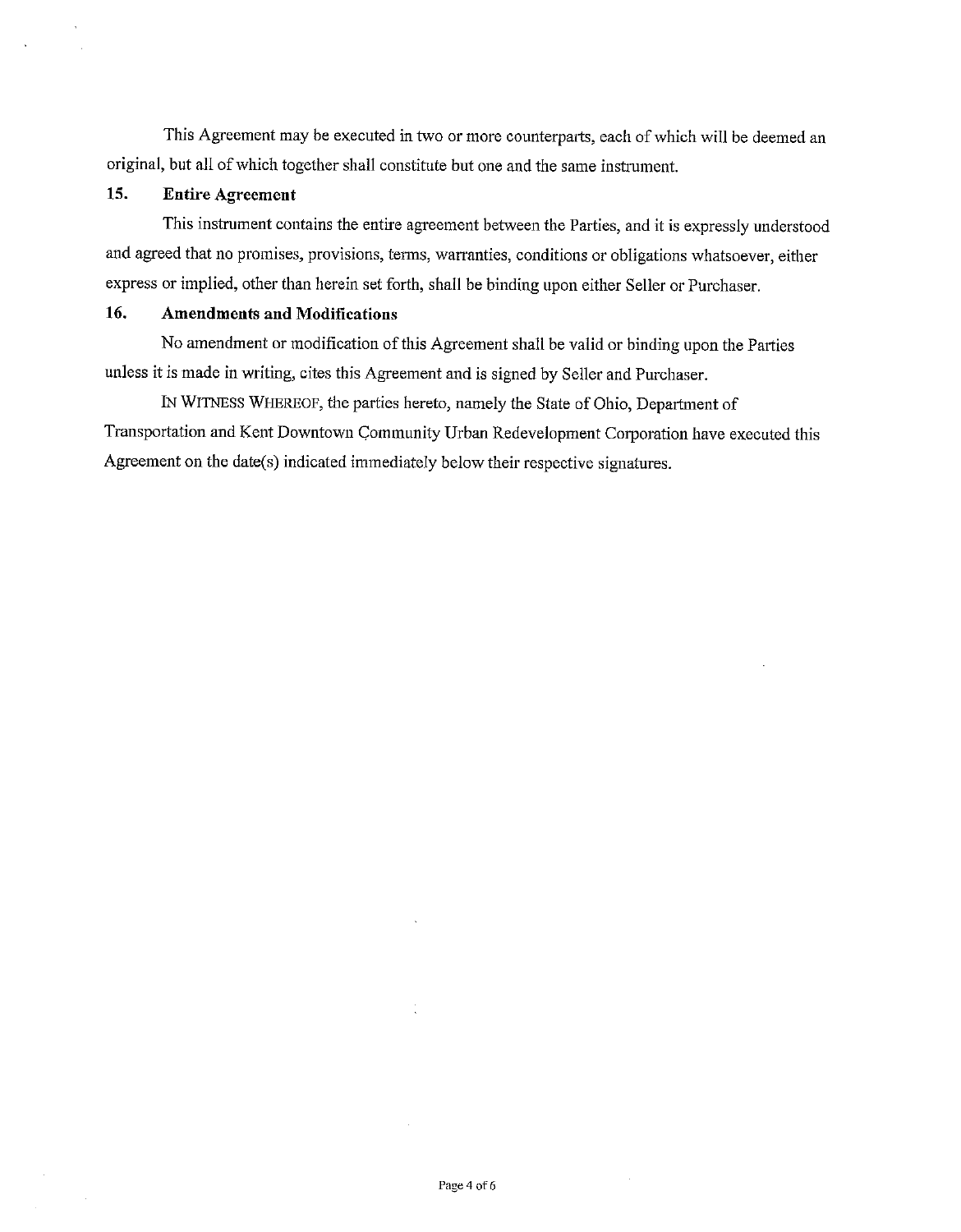Corporations & LLC ACK for Contracts

**KENT DOWNTOWN COMMUNITY URBAN REDEVELOPMENT CORPORATION** 

By: HOWARD BOYLE Date: MANCh 14, 2008

OF OHIO, COUNTY OF PORTAGE ss:<br>BE IT REMEMBERED, that on the  $\frac{14}{4}$  day of  $\frac{1440ch}{440ch}$ , 2008, before STATE OF OHIO, COUNTY OF PORTAGE SS: me the subscriber, a Notary Public in and for said state and county, personally came the above named HOWARD BOYLE, who acknowledged being the  $\sqrt{12}$   $\sqrt{2}$   $\sqrt{2}$  and duly authorized agent of Kent Downtown COMMUNITY

URBAN REDEVELOPMENT Corporation, and who signed or

acknowledged the signing of the foregoing instrument to be the voluntary act and deed of said entity.

IN TESTIMONY WHEREOF, I have hereunto subscribed my name and affixed my official seal on the day and year last aforesaid.

mm Her foguett

NOTARY PUBLIC My Commission expires:

**RE 247-C** Rev. 05/07

 $\frac{1}{3}$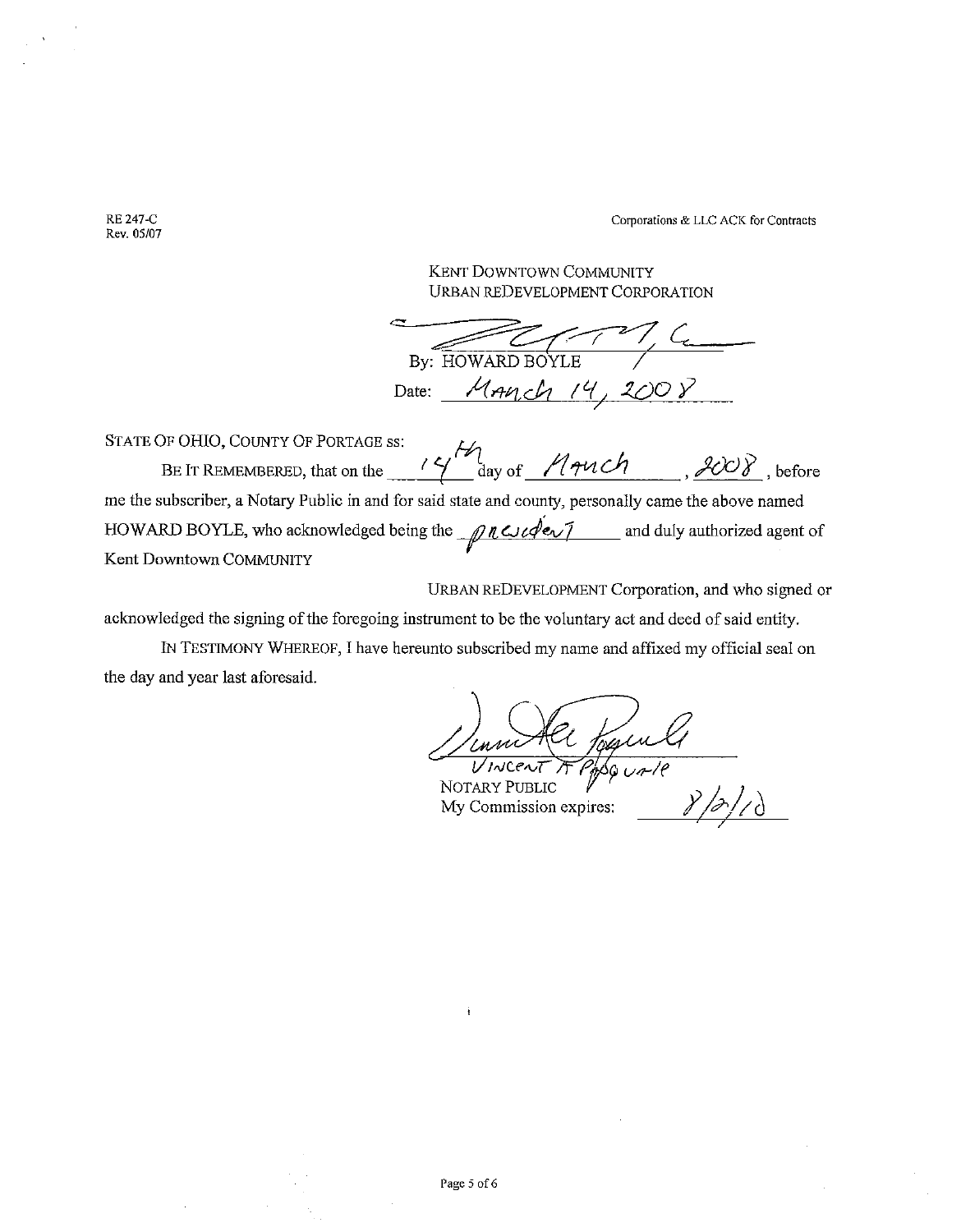## City Of Kent

Jim Bowling

Date:

By: Jim Bowling Deputy Service Director

STATE OF OHIO, COUNTY OF Portage ss:

before me the subscriber, a Notary Public in and for said state and county, personally came the above named Jim Bowling, the duly authorized representative of the City of Kent, Engineering Division, who signed or acknowledged the signing of the foregoing instrument to be the voluntary act and deed of the City of Kent, Engineering Division.

IN TESTIMONY WHEREOF, I have hereunto subscribed my name and affixed my official seal on the day and year last aforesaid.

> NOTARY PUBLIC My Commission expires: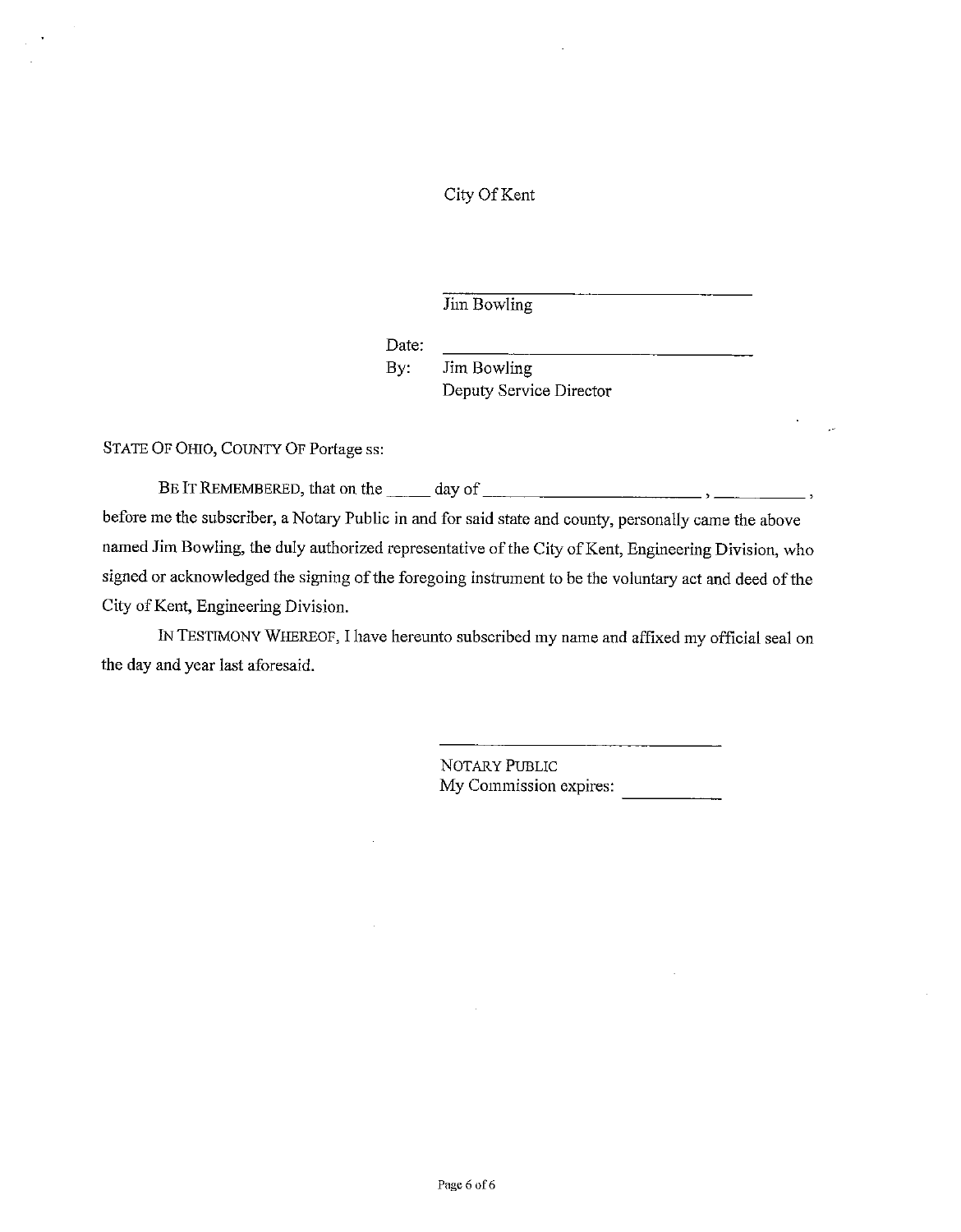## **EXHIBIT A**

 $PID$ 

**PARCEL** 

CTY-RTE-SEC

Version Date

## PARCEL 22-WDV **POR-CRAIN AVENUE** ALL RIGHT, TITLE AND INTEREST IN FEE SIMPLE IN THE FOLLOWING DESCRIBED PROPERTY WITHOUT LIMITATION OF EXISTING ACCESS RIGHTS IN THE NAME AND FOR THE USE OF THE CITY OF KENT, PORTAGE COUNTY, OHIO

Grantor/Owner, for himself and his heirs, executors, administrators, successors and assigns, reserves all existing rights of ingress and egress to and from any residual area (as used herein, the expression "Grantor/Owner" includes the plural, and words in the masculine include the feminine or neuter).

### [Surveyor's description of the premises follows]

Situated in the City of Kent, County of Portage and State of Ohio, being part of Lot 30 of Original Franklin Township, T-3-N, R-9-W, being a parcel of land lying on the right side of the centerline of rightof-way of S.R. 43 (Gougler Avenue) (60 feet), as shown on the POR-CRAIN AVENUE plans made for the City of Kent, Ohio by ARCADIS G & M of Ohio, Inc. and as recorded in Reception Number of the records of Portage County, Ohio and being located within the following described points in the boundary thereof:

Commencing at a 1" bar in a monument box found at the intersection of the centerline of right-of-way of Rockwell Street (49.5 feet) and the centerline of right-of-way of S.R. 43 (Gougler Avenue) (60 feet), said monument box at Station 634+26.46, on the centerline of right-of-way of S.R. 43 (Gougler Avenue);

Thence South 78° 05' 42" East 31.44' along the centerline extension of Rockwell Street to the easterly right-of-way line of S.R. 43 (Gougler Avenue) at Station 634+17.06, 30.00' right of the centerline of right-of-way of said S.R. 43 (Gougler Avenue);

Thence South 05° 28' 50" East 1.98' along the easterly right-of-way line of S.R. 43 (Gougler Avenue) to an iron pin set at the southwesterly corner of a parcel of land now or formerly owned by Kent Downtown Community Urban Redevelopment Corporation (Grantor) recorded in Volume 547, Page 314, at Station 634+15.09, 30.00' right of the centerline of right-of-way of said S.R. 43 (Gougler Avenue); also being the TRUE PLACE OF BEGINNING of the parcel herein described:

- 1. Thence North 05° 28' 50" West 56.50' along the easterly right-of-way line of S.R. 43 (Gougler Avenue) to corner of said parcel at Station 634+71.59, 30.00' right of the centerline of S.R. 43 (Gougler Avenue);
- 2. Thence North 84° 31' 10" East 114.75' along the northerly property line to an iron pin set at the northeast corner of said parcel at Station 634+71.59, 144.75' right of the centerline of S.R. 43 (Gougler Avenue):
- 3. Thence South 12° 36' 47" East 56.94' along the easterly property line to an iron pin set at the southeast corner of said parcel at Station 634+15.09, 151.82' right of the centerline of S.R. 43 (Gougler Avenue);
- 4. Thence South 84° 31' 10" West 121.82' along the southerly property line to the TRUE PLACE OF BEGINNING.

The above described parcel contains 6683 square feet of land, which includes 0 square feet in the present road occupied, resulting in a net take of 6683 square feet of land of which is contained within Portage County Auditor's Permanent Parcel Number 170302000013 and subject to all legal highways and easements of record.